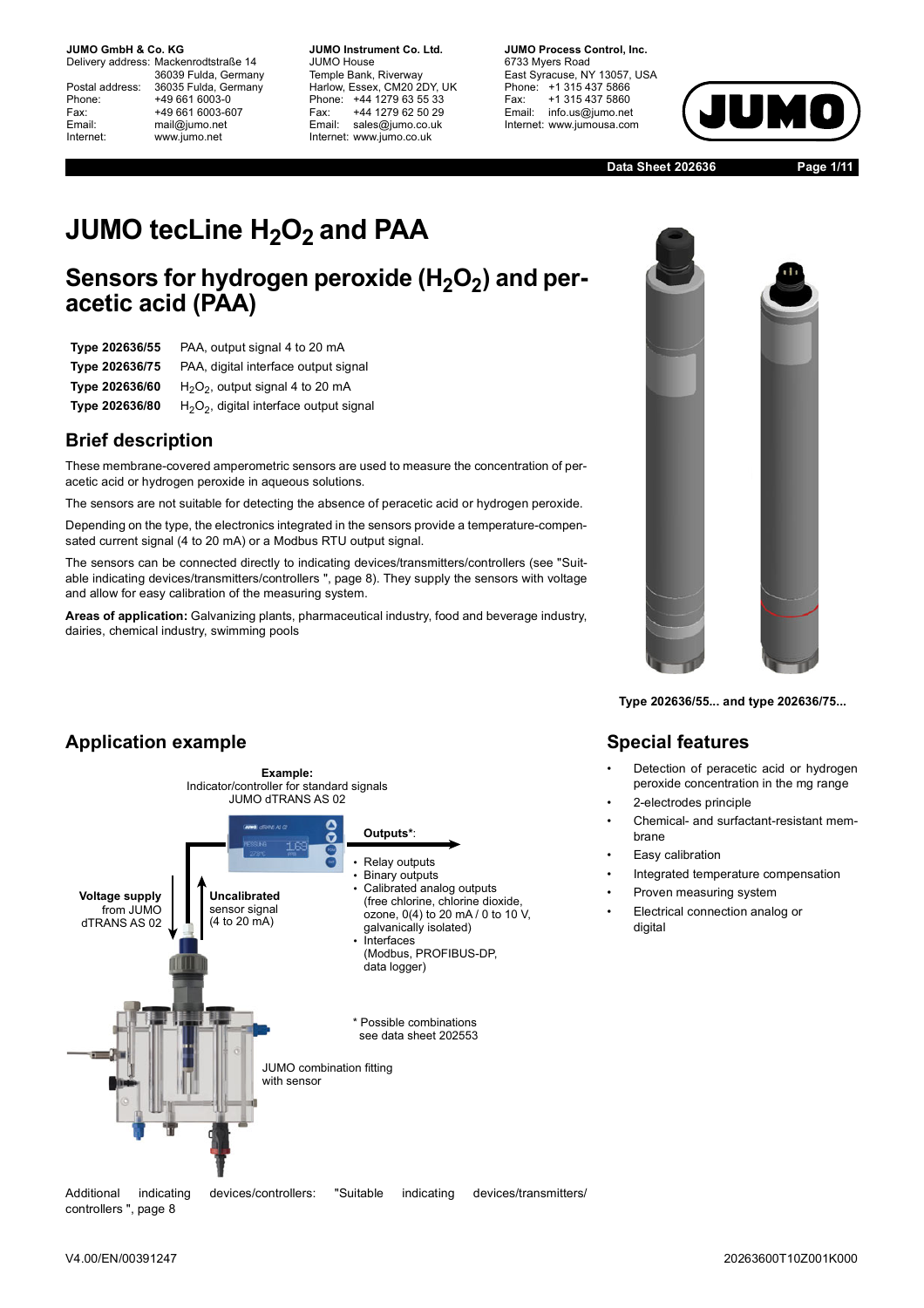Delivery address: Mackenrodtstraße 14 36039 Fulda, Germany Postal address: 36035 Fulda, Germany<br>Phone: +49 661 6003-0 Phone: +49 661 6003-0<br>Fax: +49 661 6003-6 Fax: +49 661 6003-607<br>
Fmail: mail@iumo.net mail@jumo.net Internet: www.jumo.net

**-BUMO Instrument Co. Ltd.** JUMO House Temple Bank, Riverway Harlow, Essex, CM20 2DY, UK Phone: +44 1279 63 55 33<br>Fax: +44 1279 62 50 29 Fax: +44 1279 62 50 29<br>Email: sales@iumo.co.uk sales@jumo.co.uk Internet: www.jumo.co.uk

**-BURG Process Control Inc.** 6733 Mvers Road East Syracuse, NY 13057, USA Phone: +1 315 437 5866<br>Fax: +1 315 437 5860 Fax: +1 315 437 5860<br>Email: info.us@jumo.net info.us@jumo.net Internet: www.jumousa.com



**Data Sheet 202636 Page 2/11**

# **Important information**

### **Notes for all types**

- Measuring is only possible in a suitable flow fitting (see accessories).
- The measuring water must be visibly clean (drinking water or swimming pool quality).
- The flow rate from the measurement medium must be at least 15 cm/s (0.5 l/min) in order for the sensor to work correctly. The minimum inflow can be guaranteed using the JUMO combination fitting or the JUMO individual fitting in connection with the JUMO flow monitor for disinfectant measurands (see accessories).
- For calibration, a test set is required to determine the peracetic acid or hydrogen peroxide content. Different manganometric or iodometric titrations can, for example, be used as determination methods.
- To make sure the sensor works correctly, only one disinfectant should be used at a time.
- For more details on the structure and uses of the amperometric sensors, please refer to our technical literature "Analytical Measurement Technology in Liquid Media".

### **Notes for types 202636/55 and /60 (output signal 4 to 20 mA)**

• The slope of these sensors can vary depending on the manufacture and application by between 65 % and 150 % of the nominal slope. To determine the appropriate measuring range or appropriate sensor, it is therefore recommended that the concentration to be measured be multiplied by a factor of 1.5.

**Example:** concentration to be measured 1.6 ppm × factor 1.5 = 2.4 ppm => recommended sensor with measuring range 5 ppm

There must not be any surfactants in the measuring water in order to ensure the fault-free functioning of the membrane cap valve.

### **Required components for a measuring point**

The following components are required to set up a measuring point for measuring peracetic acid or hydrogen peroxide:

- amperometric sensor, membrane-covered
- transmitter /controller
- flow monitor (optional extra, recommended)
- fitting for membrane-covered sensors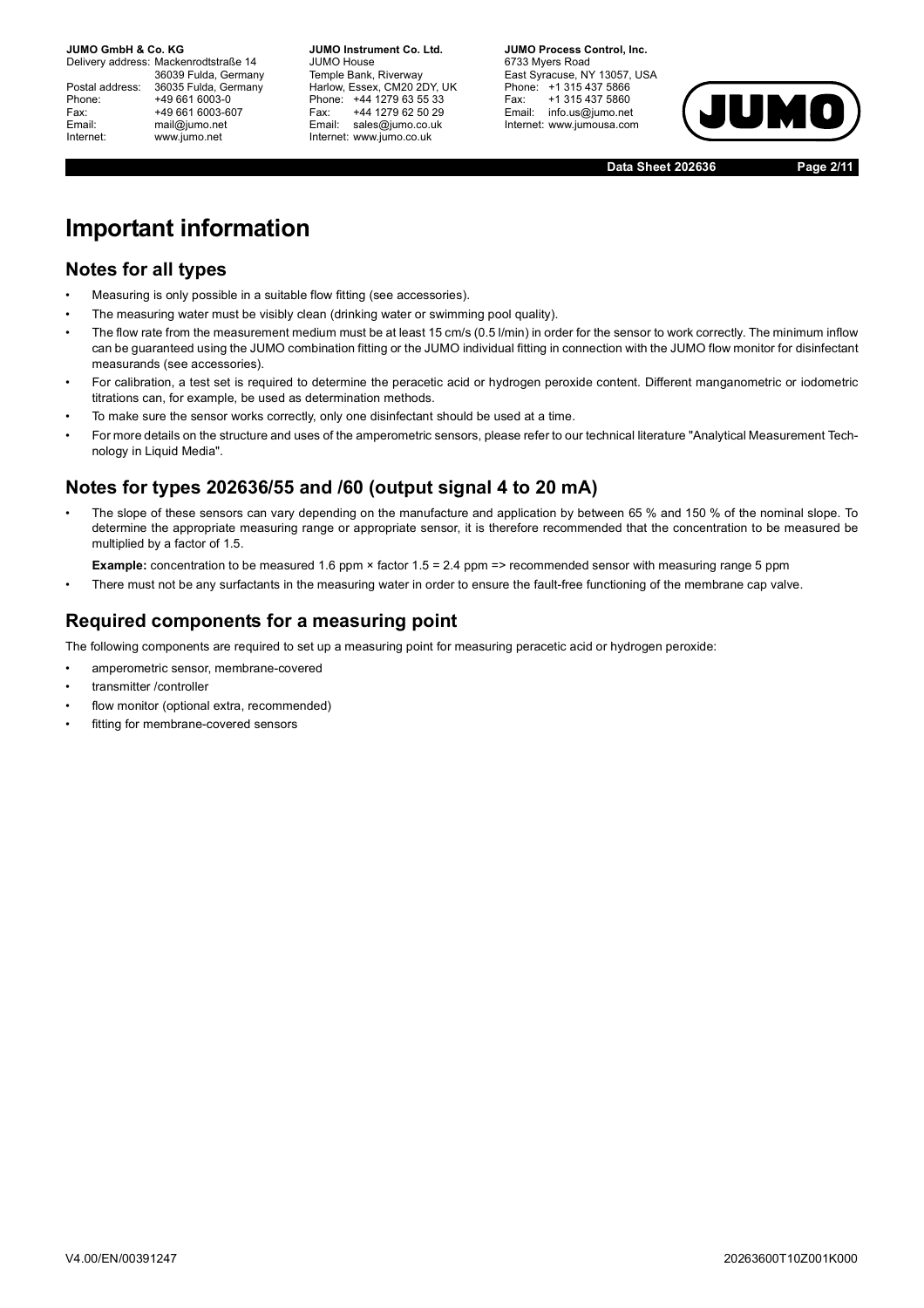Delivery address: Mackenrodtstraße 14 36039 Fulda, Germany<br>Postal address: 36035 Fulda, Germany Phone: +49 661 6003-0<br>
Fax: +49 661 6003-6<br>
Email: mail@jumo.net +49 661 6003-607 Email: mail@jumo.net<br>Internet: www.iumo.net www.jumo.net

**JUMO Instrument Co. Ltd.** JUMO House Temple Bank, Riverway<br>Harlow, Essex, CM20 2DY, UK Phone: +44 1279 63 55 33<br>Fax: +44 1279 62 50 29 +44 1279 62 50 29 Email: sales@jumo.co.uk Internet: www.jumo.co.uk

**JUMO Process Control, Inc.** 6733 Myers Road East Syracuse, NY 13057, USA Phone: +1 315 437 5866<br>Fax: +1 315 437 5860 Email: info.us@jumo.net Internet: www.jumousa.com



**Data Sheet 202636 Page 3/11**

# **Technical data**

## **Sensors for peracetic acid (PAA)**

| <b>Sensor type</b>                   | 202636/75<br>202636/55                                                                                                                                                    |                                         |  |  |
|--------------------------------------|---------------------------------------------------------------------------------------------------------------------------------------------------------------------------|-----------------------------------------|--|--|
| Area of application                  | (output signal 4 to 20 mA)<br>(digital interface output signal)<br>All types of water treatment (e.g. bottle washing machine, CIP plant, rinser)                          |                                         |  |  |
|                                      | Control acids are tolerated.<br>Control acids and surfactants are tolerated                                                                                               |                                         |  |  |
|                                      | surfactants must not be present                                                                                                                                           |                                         |  |  |
| <b>Measuring principle</b>           | Membrane-covered, amperometric, two-electrode system with integrated electronics                                                                                          |                                         |  |  |
| <b>Measuring cable connection</b>    | 2-pin terminal connection (2 $\times$ 1 mm <sup>2</sup> )                                                                                                                 | 5-pin flange connector, M12             |  |  |
| <b>Voltage supply</b>                | U <sub>B</sub> DC 12 to 30 V                                                                                                                                              | $U_B$ DC 22.5 to 26 V                   |  |  |
|                                      | (galvanic isolation required)                                                                                                                                             | (galvanically isolated from the sensor) |  |  |
| <b>Electromagnetic compatibility</b> | According to EN 61326-1                                                                                                                                                   |                                         |  |  |
|                                      | interference emission: Class B<br>interference immunity: industrial requirements                                                                                          |                                         |  |  |
| Output signal                        | 4 to 20 mA                                                                                                                                                                | Modbus RTU                              |  |  |
| <b>Burden/current consumption</b>    | $\leq$ (U <sub>B</sub> - 7.5 V) ÷ 0.02 A                                                                                                                                  | approx. 20 mA                           |  |  |
| <b>Settling time</b>                 | Approx 1 h for initial startup                                                                                                                                            |                                         |  |  |
| Inflow speed                         | Approx. 15 cm/s                                                                                                                                                           |                                         |  |  |
|                                      | (entspricht to a flow of approx. 30 I/h when installed in the JUMO flow fitting (part no.: 00392611))                                                                     |                                         |  |  |
| Measuring ranges <sup>a</sup>        | 0.5 to 200 mg/l (ppm)                                                                                                                                                     | 0.5 to 200 mg/l (ppm)                   |  |  |
|                                      | 5 to 500 mg/l (ppm)                                                                                                                                                       | 5 to 2000 mg/l (ppm)                    |  |  |
|                                      | 5 bis 2000 mg/l (ppm)<br>50 to 5000 mg/l (ppm)                                                                                                                            | 50 to 20000 mg/l (ppm)                  |  |  |
|                                      | 50 to 20000 mg/l (ppm)                                                                                                                                                    |                                         |  |  |
| <b>Resolution</b>                    | 0.1 mg/l with measuring range 200 mg/l<br>0.1 mg/l with measuring range 200 mg/l                                                                                          |                                         |  |  |
|                                      | 1 mg/l with measuring ranges 500/2000/5000 mg/l                                                                                                                           | 1 mg/l with measuring range 2000 mg/l   |  |  |
|                                      | 10 mg/l with measuring range 20000 mg/l<br>10 mg/l with measuring range 20000 mg/l                                                                                        |                                         |  |  |
| Response time <sub>t90</sub>         | approx. 3 minutes<br>approx. 5 minutes at 10 °C<br>approx. 1.5 minutes at 45 °C                                                                                           |                                         |  |  |
| <b>Operating temperature</b>         |                                                                                                                                                                           |                                         |  |  |
| Measurement water                    | 0 to 45 $^{\circ}$ C <sup>b</sup>                                                                                                                                         |                                         |  |  |
| Ambience                             | 0 to 55 °C                                                                                                                                                                |                                         |  |  |
| <b>Temperature compensation</b>      | Automatic, using integrated temperature probe <sup>c</sup>                                                                                                                |                                         |  |  |
| pH value area of application         | pH 1 to pH 6                                                                                                                                                              |                                         |  |  |
| Zero point adjustment                | Not required                                                                                                                                                              |                                         |  |  |
| Slope adjustment                     | On evaluation unit/controller using analytical determination                                                                                                              |                                         |  |  |
| <b>Disturbances</b>                  | $O_3$ : is recorded with a factor of 2500 of its measured value                                                                                                           |                                         |  |  |
|                                      | $ClO2$ : is recorded with a factor of 1 of its measured value                                                                                                             |                                         |  |  |
|                                      | $H_2O_2$ : not a problem                                                                                                                                                  |                                         |  |  |
| Influence of control acids           | Sulphuric acid, nitric acid or phosphoric acid up to a concentration of 1 % in each case in the measuring<br>water do not have any influence on the measurement behavior. |                                         |  |  |
| Pressure resistance <sup>d</sup>     | p <sub>abs</sub> max. 2 bar<br>$p_{rel}$ max. 1 bar                                                                                                                       |                                         |  |  |
| <b>Materials</b>                     | PVC-U, stainless steel 1.4571                                                                                                                                             |                                         |  |  |
| <b>Dimensions</b>                    | Dia. 25 mm, length 220 mm<br>Dia. 25 mm, length 205 mm                                                                                                                    |                                         |  |  |
| Weight                               | Approx. 125 g                                                                                                                                                             |                                         |  |  |

a Other measuring ranges upon request.

 $b$  Prerequisite: no ice crystals in the measurement medium.

<sup>c</sup> Prerequisite: no temperature jumps in the measurement medium.

<sup>d</sup> Pressure fluctuations are not admissible. Pressure-free operation (atmospheric pressure) recommended.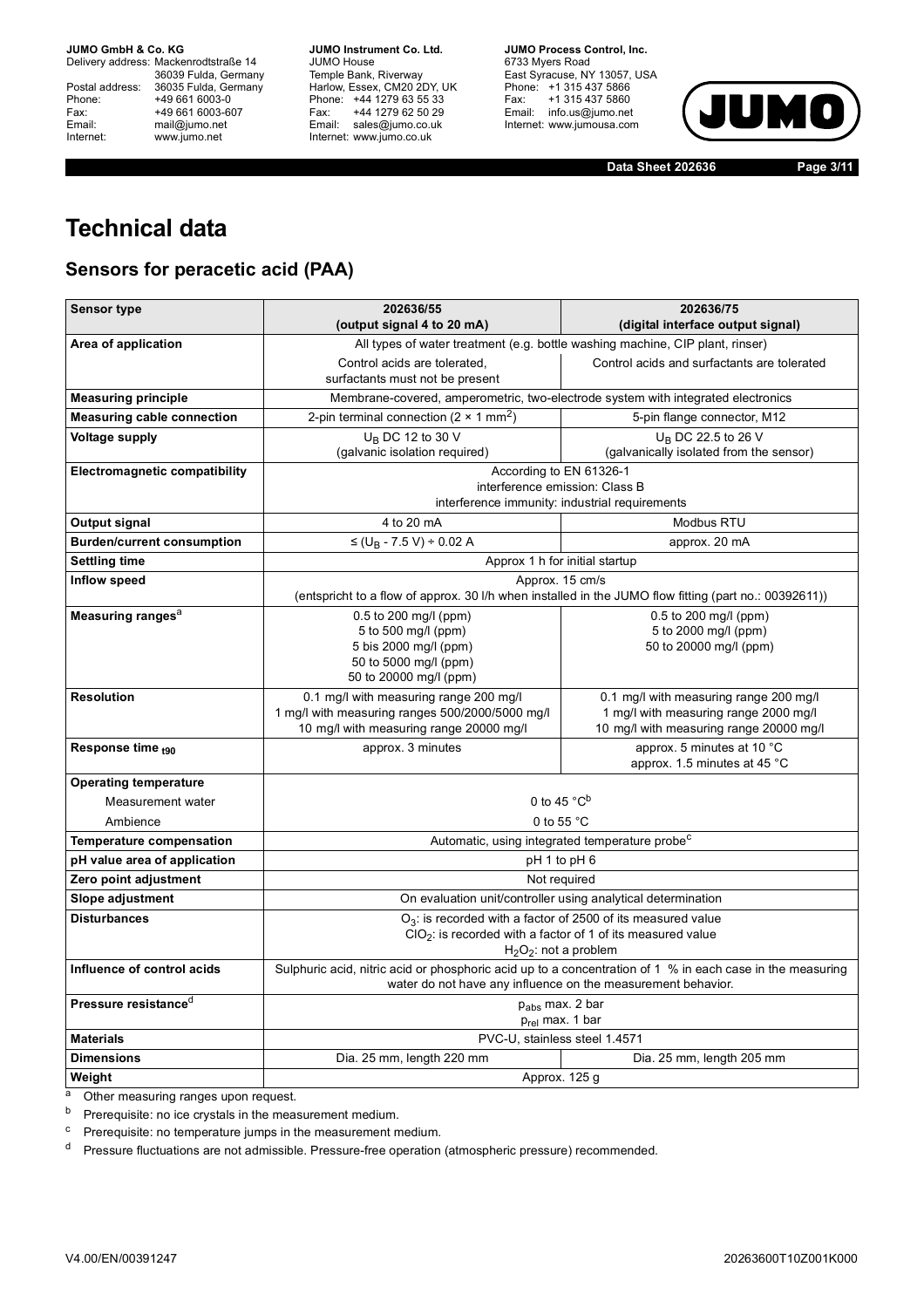Delivery address: Mackenrodtstraße 14 36039 Fulda, Germany<br>Postal address: 36035 Fulda, Germany Phone: +49 661 6003-0<br>
Fax: +49 661 6003-6<br>
Email: mail@jumo.net +49 661 6003-607 Email: mail@jumo.net<br>Internet: www.iumo.net www.jumo.net

**JUMO Instrument Co. Ltd.** JUMO House Temple Bank, Riverway<br>Harlow, Essex, CM20 2DY, UK<br>Phone: +44 1279 63 55 33 Fax: +44 1279 62 50 29 Fax: +44 1279 62 50 29<br>Email: sales@jumo.co.uk Internet: www.jumo.co.uk

**JUMO Process Control, Inc.** 6733 Myers Road East Syracuse, NY 13057, USA<br>Phone: +1 315 437 5866<br>Fax: +1 315 437 5860 Email: info.us@jumo.net Internet: www.jumousa.com



**Data Sheet 202636 Page 4/11**

|                             | <b>Maintenance</b>                                                             |                                                                                                        |  |  |
|-----------------------------|--------------------------------------------------------------------------------|--------------------------------------------------------------------------------------------------------|--|--|
| Inspection of the measuring |                                                                                | Regularly, at least once a week                                                                        |  |  |
| signal                      |                                                                                |                                                                                                        |  |  |
|                             | Replacement of membrane<br>Once a year (depending on the quality of the water) |                                                                                                        |  |  |
| cap                         |                                                                                |                                                                                                        |  |  |
|                             | Replacement of electrolyte                                                     | Every 3 to 6 months                                                                                    |  |  |
| <b>Storage</b>              |                                                                                |                                                                                                        |  |  |
|                             | Sensor                                                                         | Can be stored indefinitely in a frost-free and dry place, without electrolyte and between +5 and 40 °C |  |  |
|                             | Membrane cap                                                                   | Used membrane caps cannot be stored.                                                                   |  |  |
|                             | Electrolyte                                                                    | In original bottle, away from sunlight, for at least one year at a temperature between +10 and 35 °C   |  |  |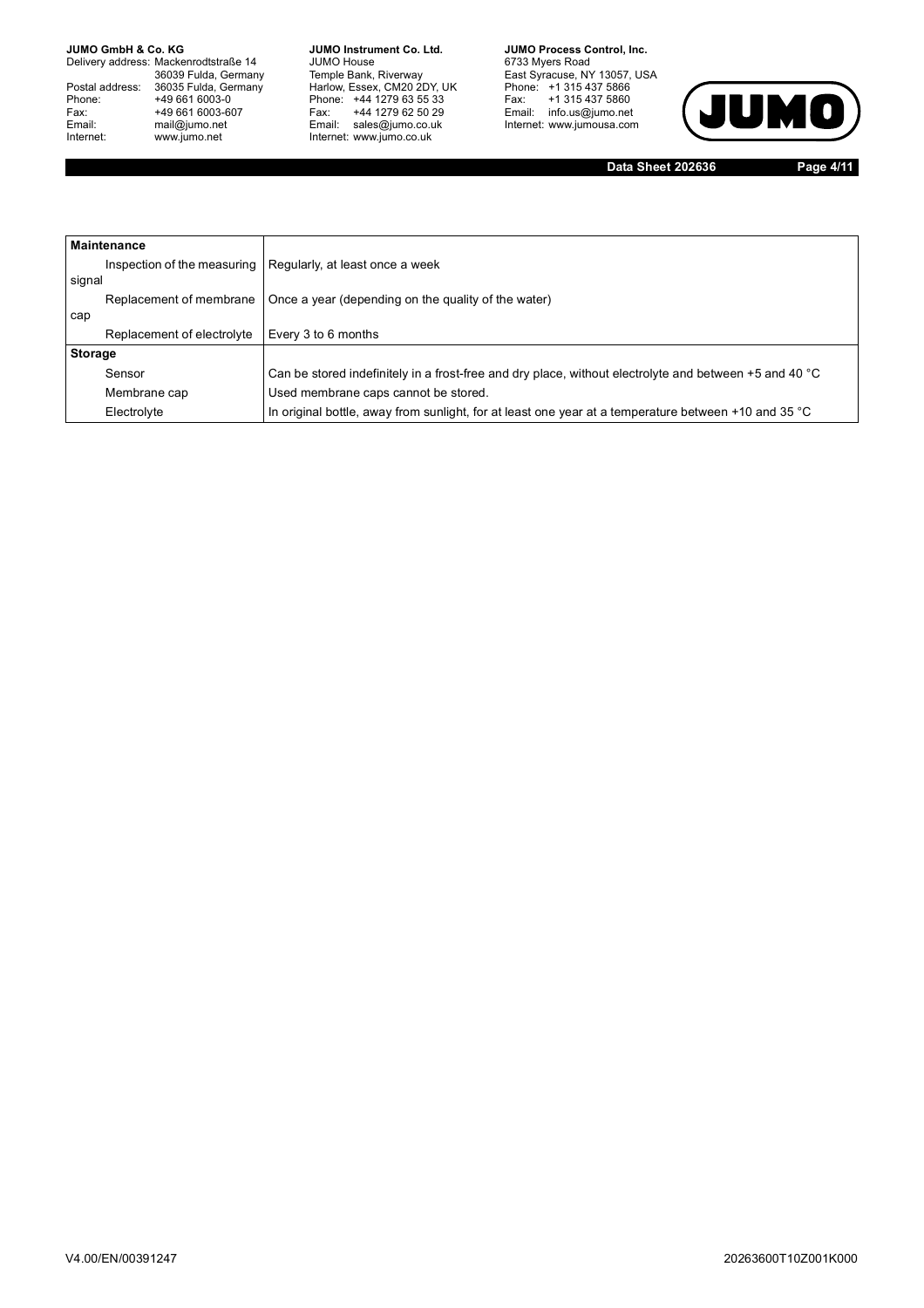Delivery address: Mackenrodtstraße 14 36039 Fulda, Germany<br>Postal address: 36035 Fulda, Germany Phone: +49 661 6003-0<br>
Fax: +49 661 6003-6<br>
Email: mail@jumo.net +49 661 6003-607 Email: mail@jumo.net<br>Internet: www.iumo.net www.jumo.net

**JUMO Instrument Co. Ltd.** JUMO House Temple Bank, Riverway<br>Harlow, Essex, CM20 2DY, UK Phone: +44 1279 63 55 33<br>Fax: +44 1279 62 50 29 +44 1279 62 50 29 Email: sales@jumo.co.uk Internet: www.jumo.co.uk

**JUMO Process Control, Inc.** 6733 Myers Road East Syracuse, NY 13057, USA<br>Phone: +1 315 437 5866<br>Fax: +1 315 437 5860 rax. Trists 457 5000 Internet: www.jumousa.com



**Data Sheet 202636 Page 5/11**

## Sensors for hydrogen peroxide (H<sub>2</sub>O<sub>2</sub>)

| <b>Sensor type</b>                   | 202636/60<br>202636/80                                                                       |                                                                                                       |  |  |  |
|--------------------------------------|----------------------------------------------------------------------------------------------|-------------------------------------------------------------------------------------------------------|--|--|--|
|                                      | (output signal 4 to 20 mA)<br>(digital interface output signal)                              |                                                                                                       |  |  |  |
| Area of application                  | All types of water treatment, also seawater (e.g. bottle washing machine, CIP plant, rinser) |                                                                                                       |  |  |  |
|                                      | Surfactants must not be present<br>Surfactants are largerly tolerated                        |                                                                                                       |  |  |  |
| <b>Measuring principle</b>           |                                                                                              | Membrane-covered, amperometric, two-electrode system with integrated electronics                      |  |  |  |
| <b>Measuring cable connection</b>    | 2-pin terminal connection (2 $\times$ 1 mm <sup>2</sup> )                                    | 5-pin flange connector, M12                                                                           |  |  |  |
| <b>Voltage supply</b>                | $U_B$ DC 12 to 30 V                                                                          | U <sub>B</sub> DC 22.5 to 26 V                                                                        |  |  |  |
|                                      | (galvanic isolation required)                                                                | (galvanically isolated from the sensor)                                                               |  |  |  |
| <b>Electromagnetic compatibility</b> | According to EN 61326-1                                                                      |                                                                                                       |  |  |  |
|                                      | interference emission: Class B                                                               |                                                                                                       |  |  |  |
|                                      | interference immunity: industrial requirements                                               | Modbus RTU                                                                                            |  |  |  |
| Output signal                        | 4 to 20 mA                                                                                   |                                                                                                       |  |  |  |
| <b>Burden/current consumption</b>    | $\leq$ (U <sub>B</sub> - 7.5 V) ÷ 0.02 A                                                     | approx. 20 mA                                                                                         |  |  |  |
| <b>Settling time</b>                 | Approx 3 h for initial startup                                                               |                                                                                                       |  |  |  |
| <b>Inflow speed</b>                  | Approx. 15 cm/s                                                                              |                                                                                                       |  |  |  |
|                                      |                                                                                              | (entspricht to a flow of approx. 30 I/h when installed in the JUMO flow fitting (part no.: 00392611)) |  |  |  |
| Measuring ranges <sup>a</sup>        | 5 to 500 mg/l (ppm)<br>5 to 2000 mg/l (ppm)                                                  | 50 to 20000 mg/l (ppm)<br>500 to 200000 mg/l (ppm)                                                    |  |  |  |
|                                      | 50 to 10000 mg/l (ppm)                                                                       |                                                                                                       |  |  |  |
|                                      | 50 to 20000 mg/l (ppm)                                                                       |                                                                                                       |  |  |  |
| <b>Resolution</b>                    | 0.1 mg/l with measuring range 500 mg/l                                                       | 10 mg/l with measuring range 20000 mg/l                                                               |  |  |  |
|                                      | 1 mg/l with measuring range 2000 mg/l                                                        | 100 mg/l with measuring range 200000 mg/l                                                             |  |  |  |
|                                      | 10 mg/l with measuring range 10000/20000 mg/l                                                |                                                                                                       |  |  |  |
| Response time <sub>t90</sub>         | approx. 5 to 10 minutes<br>approx. 8 minutes                                                 |                                                                                                       |  |  |  |
| <b>Operating temperature</b>         |                                                                                              |                                                                                                       |  |  |  |
| Measurement water                    | 0 to 45 $^{\circ}$ C <sup>b</sup>                                                            |                                                                                                       |  |  |  |
| Ambience                             | 0 to 55 °C                                                                                   |                                                                                                       |  |  |  |
| <b>Temperature compensation</b>      | Automatic, using integrated temperature probe <sup>c</sup>                                   |                                                                                                       |  |  |  |
| pH value area of application         | pH 2 to pH 11                                                                                |                                                                                                       |  |  |  |
| Zero point adjustment                |                                                                                              | Not required                                                                                          |  |  |  |
| Slope adjustment                     | On evaluation unit/controller using analytical determination                                 |                                                                                                       |  |  |  |
| <b>Disturbances</b>                  | $Cl_2$ , PES, O <sub>3</sub> : must not be present                                           |                                                                                                       |  |  |  |
|                                      | Sulfides: contaminate the measuring system                                                   |                                                                                                       |  |  |  |
|                                      | Phenol: aqueous solution $>$ 3 % Phenol contaminates the measuring system                    |                                                                                                       |  |  |  |
| Pressure resistance <sup>d</sup>     | p <sub>abs</sub> max. 2 bar                                                                  |                                                                                                       |  |  |  |
| <b>Materials</b>                     | $p_{rel}$ max. 1 bar                                                                         |                                                                                                       |  |  |  |
|                                      | PVC-U, stainless steel 1.4571                                                                |                                                                                                       |  |  |  |
| <b>Dimensions</b>                    | Dia. 25 mm, length 220 mm<br>Dia. 25 mm, length 205 mm                                       |                                                                                                       |  |  |  |
| Weight                               | Approx. 125 g                                                                                |                                                                                                       |  |  |  |

a Other measuring ranges upon request.

b Prerequisite: no ice crystals in the measurement medium.

<sup>c</sup> Prerequisite: no temperature jumps in the measurement medium.

<sup>d</sup> Pressure fluctuations are not admissible. Pressure-free operation (atmospheric pressure) recommended

|                | Maintenance                 |                                                                                                        |
|----------------|-----------------------------|--------------------------------------------------------------------------------------------------------|
|                | Inspection of the measuring | Regularly, at least once a week                                                                        |
| signal         |                             |                                                                                                        |
|                | Replacement of membrane     | Once a year (depending on the quality of the water)                                                    |
| cap            |                             |                                                                                                        |
|                | Replacement of electrolyte  | Every 3 to 6 months                                                                                    |
| <b>Storage</b> |                             |                                                                                                        |
|                | Sensor                      | Can be stored indefinitely in a frost-free and dry place, without electrolyte and between +5 and 40 °C |
|                | Membrane cap                | Used membrane caps cannot be stored.                                                                   |
|                | Electrolyte                 | In original bottle, away from sunlight, for at least one year at a temperature between +10 and 35 °C   |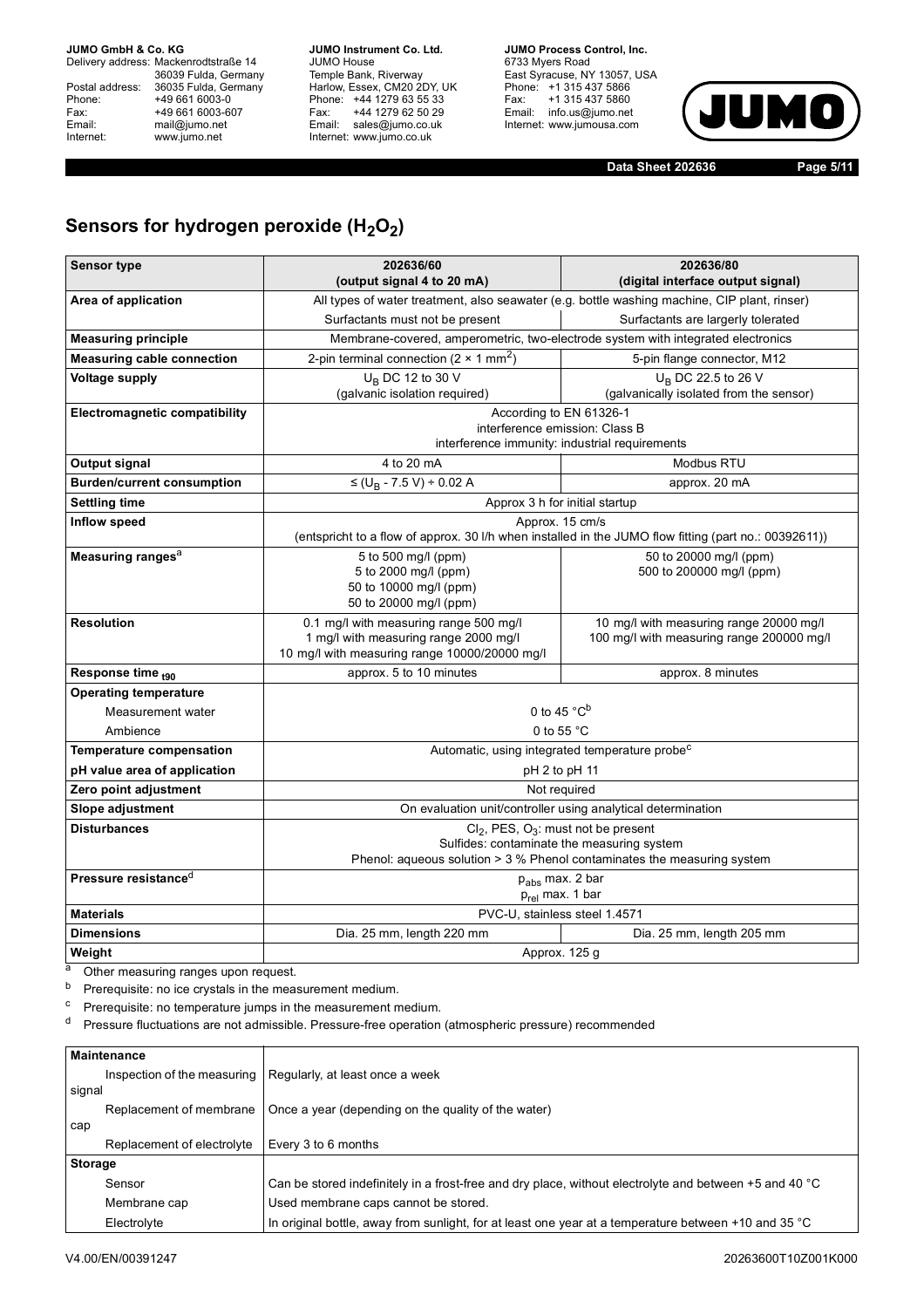Delivery address: Mackenrodtstraße 14 36039 Fulda, Germany<br>Postal address: 36035 Fulda, Germany Phone: +49 661 6003-0<br>
Fax: +49 661 6003-6<br>
Email: mail@jumo.net +49 661 6003-607 Email: mail@jumo.net<br>Internet: www.iumo.net www.jumo.net

**JUMO Instrument Co. Ltd.** JUMO House Temple Bank, Riverway<br>Harlow, Essex, CM20 2DY, UK<br>Phone: +44 1279 63 55 33 Fax: +44 1279 62 50 29 Email: sales@jumo.co.uk Internet: www.jumo.co.uk

**JUMO Process Control, Inc.** 6733 Myers Road East Syracuse, NY 13057, USA<br>Phone: +1 315 437 5866<br>Fax: +1 315 437 5860 rax. Trists 457 5000 Internet: www.jumousa.com



**Data Sheet 202636 Page 6/11**

# **Dimensions**

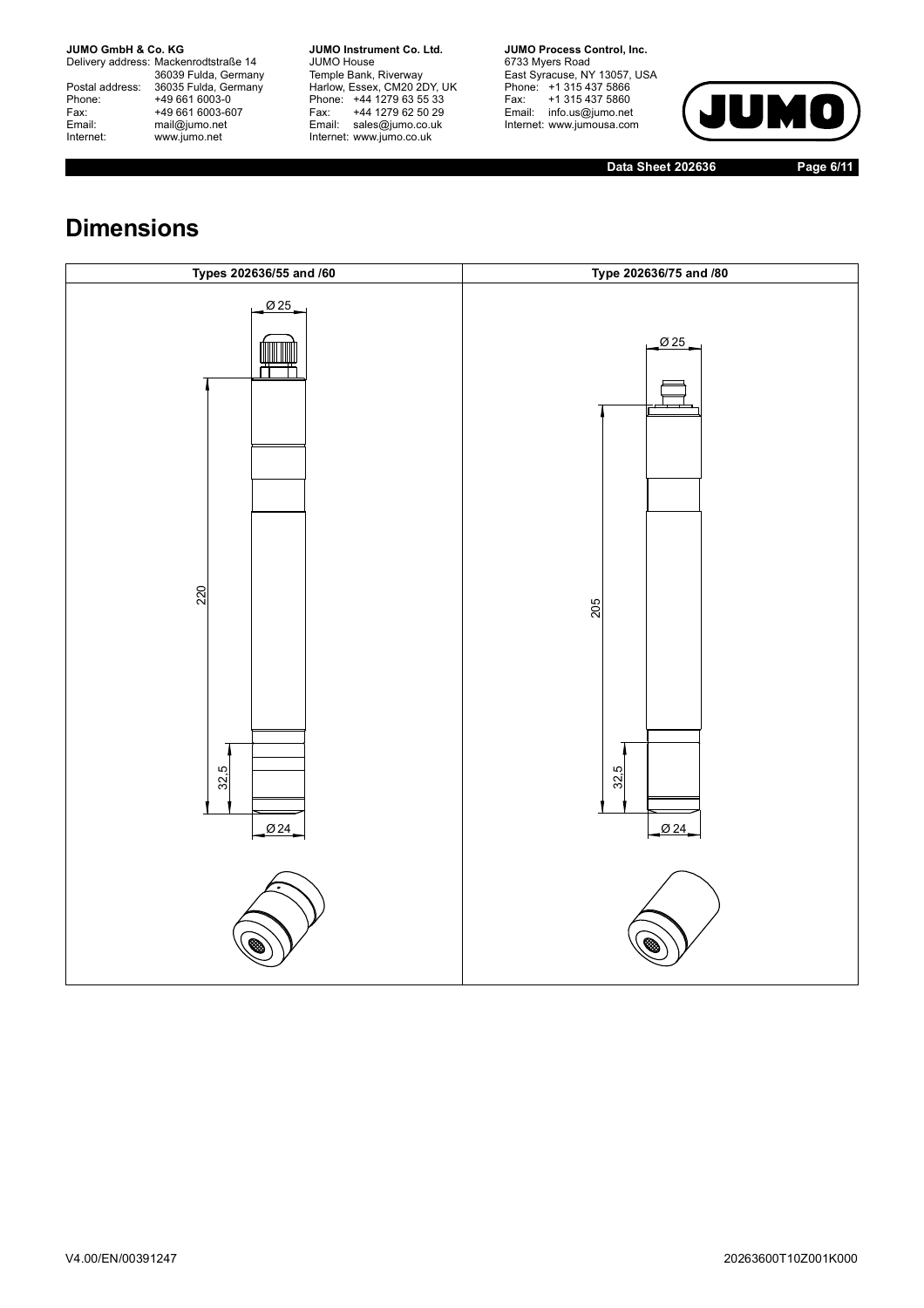Delivery address: Mackenrodtstraße 14 36039 Fulda, Germany<br>Postal address: 36035 Fulda, Germany Phone: +49 661 6003-0<br>
Fax: +49 661 6003-6<br>
Email: mail@jumo.net +49 661 6003-607 Email: mail@jumo.net<br>Internet: www.iumo.net www.jumo.net

**JUMO Instrument Co. Ltd.** JUMO House Temple Bank, Riverway<br>Harlow, Essex, CM20 2DY, UK Phone: +44 1279 63 55 33<br>Fax: +44 1279 62 50 29 Fax: +44 1279 62 50 29<br>Email: sales@jumo.co.uk Internet: www.jumo.co.uk

**JUMO Process Control, Inc.** 6733 Myers Road East Syracuse, NY 13057, USA<br>Phone: +1 315 437 5866<br>Fax: +1 315 437 5860 Email: info.us@jumo.net Internet: www.jumousa.com



**Data Sheet 202636 Page 7/11**

# **Electrical connection**

### **Types 202636/55 and /60**

|                                                                          |                      | L+                     |
|--------------------------------------------------------------------------|----------------------|------------------------|
| <b>Function</b>                                                          |                      | <b>Screw terminals</b> |
| Voltage supply DC 12 to 30 V                                             | ÷                    | $1L+$                  |
|                                                                          |                      | $2L -$                 |
|                                                                          |                      |                        |
| Two-wire output of 4 to 20 mA, load-independent current of 4 to 20 mA in | $\ddot{\phantom{1}}$ | $1L+$                  |
| voltage supply                                                           |                      | $2L -$                 |
|                                                                          |                      |                        |

### **Types 202636/75 and /80**

|                                                  | $3 \bullet 5$               |
|--------------------------------------------------|-----------------------------|
| <b>Function</b>                                  | Pin on M12 flange connector |
| not connected                                    |                             |
| +24 V voltage supply from transmitter/controller | 2                           |
| <b>GND</b>                                       | 3                           |
| RS 485 B (RxD/TxD-)                              | 4                           |
| RS 485 A (RxD/TxD+)                              | 5                           |
|                                                  |                             |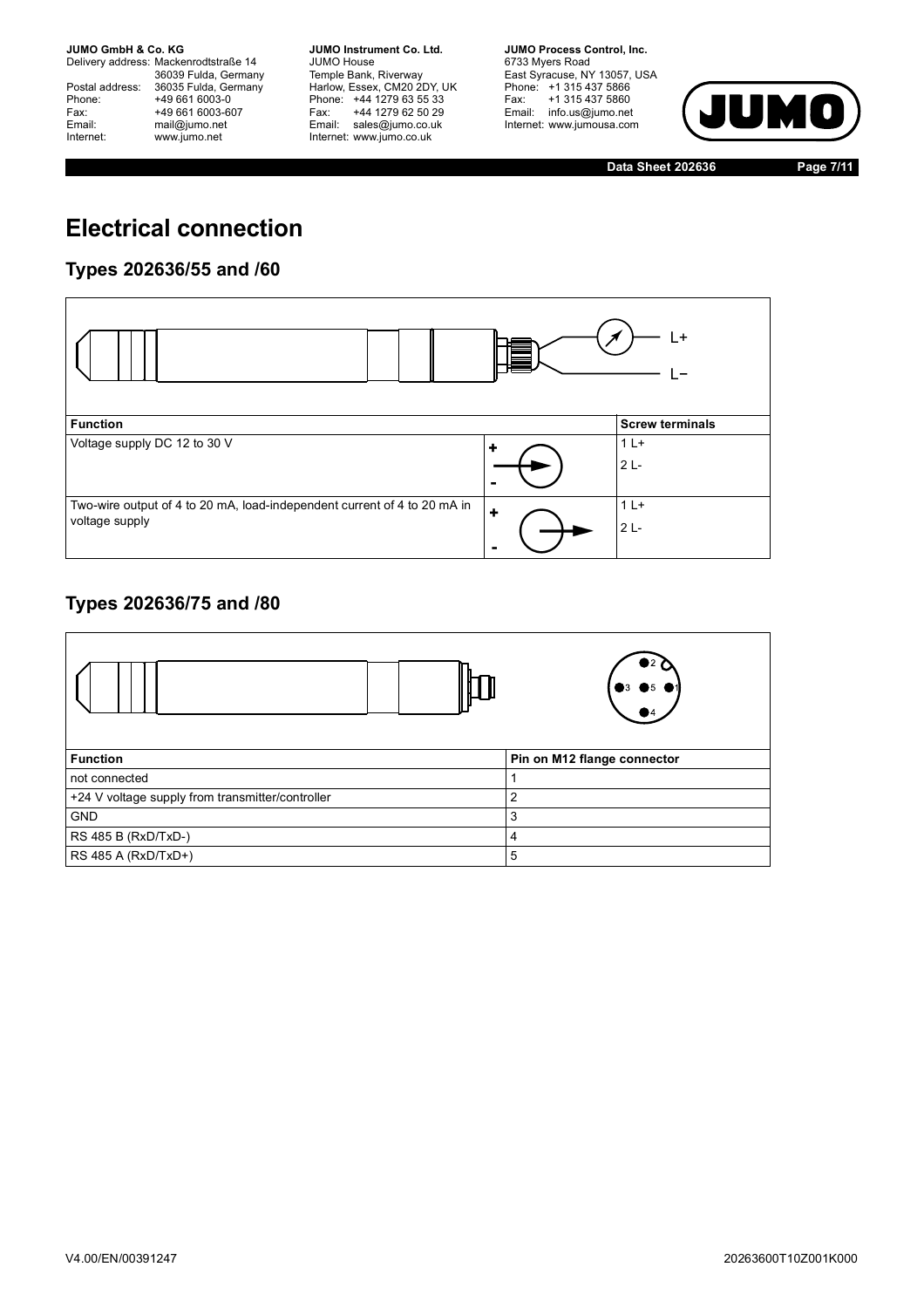Delivery address: Mackenrodtstraße 14 36039 Fulda, Germany Postal address: 36035 Fulda, Germany<br>Phone: +49 661 6003-0 Phone: +49 661 6003-0<br>
Fax: +49 661 6003-6<br>
Email: mail@jumo.net +49 661 6003-607 mail@jumo.net Internet: www.jumo.net

**JUMO Instrument Co. Ltd.** JUMO House Temple Bank, Riverway<br>Harlow, Essex, CM20 2DY, UK Phone: +44 1279 63 55 33<br>Fax: +44 1279 62 50 29 +44 1279 62 50 29 Email: sales@jumo.co.uk Internet: www.jumo.co.uk

**JUMO Process Control, Inc.** 6733 Mvers Road East Syracuse, NY 13057, USA Phone: +1 315 437 5866<br>Fax: +1 315 437 5860 +1 315 437 5860 Email: info.us@jumo.net Internet: www.jumousa.com



**Data Sheet 202636 Page 8/11**

## **Accessories**

### **Combination fitting type 202811/10**

The combination fitting is intended to hold several electrochemical sensors. It is typically used for disinfection monitoring of drinking and swimming pool water as well as slightly polluted process and cooling water. Thanks to its compact design, the fitting allows for the space-saving consolidation of several sensors and is usually operated in a bypass or downstream of a tap in the main line. The sensors are easily visible through the fitting's crystal-clear design and can be visually inspected for pollutants.

In the maximum version, 2 sensors with Pg13.5 thread (for example for pH value and redox), 1 membrane-covered sensor Ø 25 mm for disinfectant monitoring and one temperature probe with thread M14 x 1.5 can be installed. Furthermore, the inflow of the measuring water contains flow monitoring with an inductive proximity switch for monitoring the inflow of the membrane-covered sensor. A ground pin can also be installed to discharge any electrostatic charges.

### **Flow monitor type 202811/20**

| The flow monitor is integrated in the measuring water supply, in line with the disinfection sensor, and<br>monitors the required minimum flow speed to the sensor.                                                                                                                                                              |  |
|---------------------------------------------------------------------------------------------------------------------------------------------------------------------------------------------------------------------------------------------------------------------------------------------------------------------------------|--|
| It consists of a flow unit, a needle valve insert for flow control, and an inductive proximity sensor, the<br>contact of which can control a binary input of a controller (for example JUMO AQUIS 500 AS/RS). If the<br>inflow is too low, the controller is moved to the "HOLD" status. This helps to avoid incorrect dosages. |  |

#### **Flow fitting type 202811/30**

| The flow fitting is intended to hold an individual membrane-covered sensor. The fitting is generally<br>mounted in the bypass and, thanks to its special design type, provides the correct inflow for the sensor. |  |
|-------------------------------------------------------------------------------------------------------------------------------------------------------------------------------------------------------------------|--|
| The flow monitor type 202811/20 is recommended as an extension for monitoring the minimum inflow<br>speed of a sensor.                                                                                            |  |
| The standard ground rod of the fitting enables the discharge of undesired electrical and electrostatic volt-<br>age potentials, which occur in complex plants and can distort the measured values.                |  |
|                                                                                                                                                                                                                   |  |
|                                                                                                                                                                                                                   |  |

#### <span id="page-7-0"></span>**Suitable indicating devices/transmitters/controllers**

| <b>Type</b>                 | <b>Features</b>                                                                                                                                                                                    | Suitable sensors                                                                                                  |
|-----------------------------|----------------------------------------------------------------------------------------------------------------------------------------------------------------------------------------------------|-------------------------------------------------------------------------------------------------------------------|
| <b>JUMO AQUIS 500 AS</b>    | Single-channel (4 to 20 mA) indicating device/controller, additional tem-<br>perature input, binary input, up to two analog and switching outputs                                                  | Types with output signal 4 to 20 mA<br>(202636/55 and /60)                                                        |
| <b>JUMO AQUIS 500 RS</b>    | Single-channel (Modbus RTU) indicating device/controller, additional tem-<br>perature input, binary input, up to two analog and switching outputs                                                  | Types with digital interface<br>(202636/75 and /80)                                                               |
| <b>JUMO dTRANS AS 02</b>    | Modular multichannel transmitter/controller for standard signals, PROFIB-<br>US-DP, RS422/485, data logger using optional boards                                                                   | Types with output signal 4 to 20 mA<br>(202636/55 and /60)                                                        |
| <b>JUMO AQUIS touch S/P</b> | Modular multichannel measuring devices for liquid analysis with integrated<br>controller and paperless recorder, USB host, USB device, Modbus, PROFI-<br>BUS-DP and Ethernet using optional boards | Types with output signal 4 to 20 mA<br>(202636/55 and /60)<br>types with digital interface<br>(202636/75 and /80) |

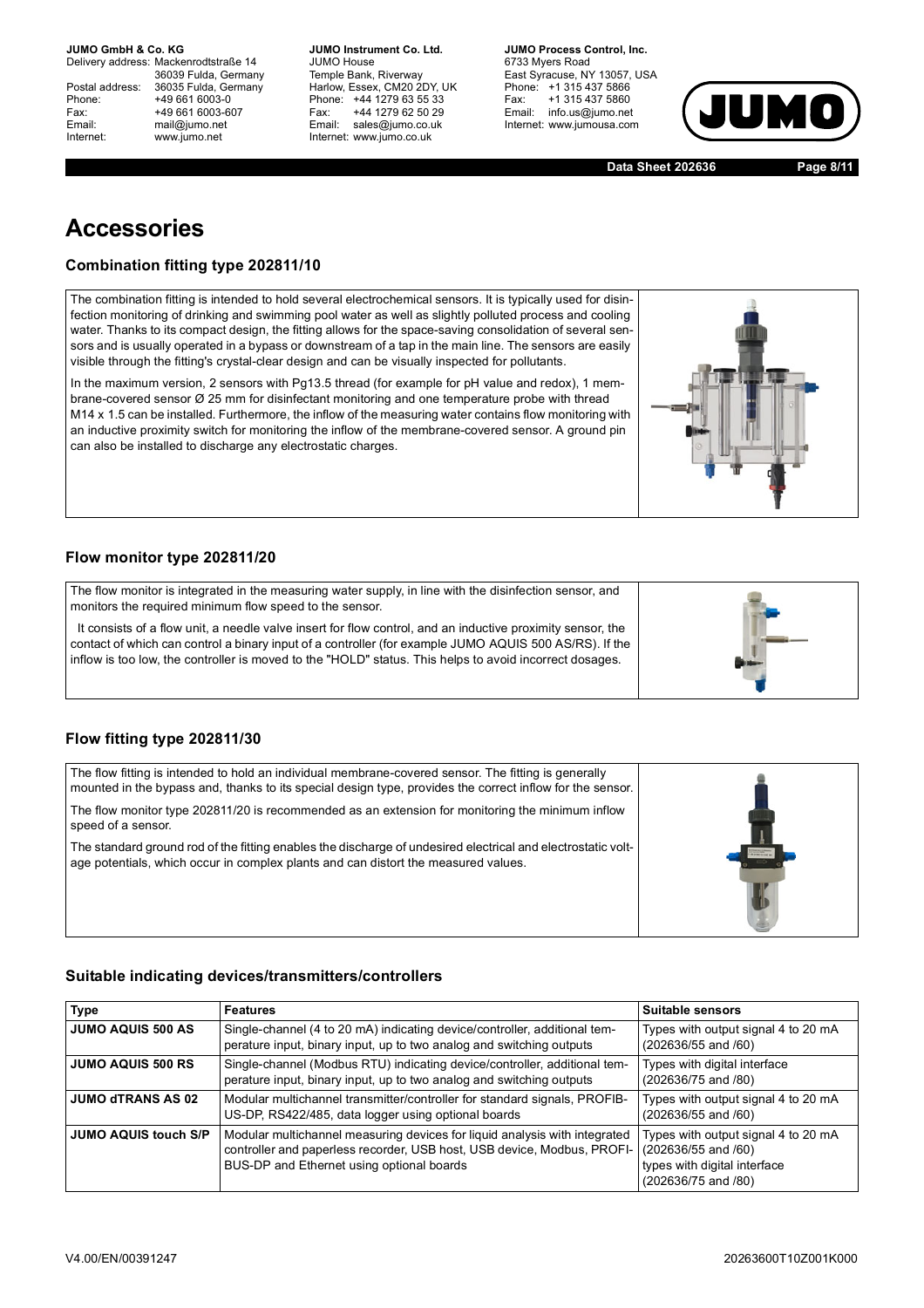Delivery address: Mackenrodtstraße 14 36039 Fulda, Germany<br>Postal address: 36035 Fulda, Germany Phone: +49 661 6003-0<br>
Fax: +49 661 6003-6<br>
Email: mail@jumo.net +49 661 6003-607 mail@jumo.net Internet: www.jumo.net

**JUMO Instrument Co. Ltd.** JUMO House Temple Bank, Riverway<br>Harlow, Essex, CM20 2DY, UK Phone: +44 1279 63 55 33<br>Fax: +44 1279 62 50 29 +44 1279 62 50 29 Email: sales@jumo.co.uk Internet: www.jumo.co.uk

**JUMO Process Control, Inc.** 6733 Myers Road East Syracuse, NY 13057, USA Phone: +1 315 437 5866<br>Fax: +1 315 437 5860 Email: info.us@jumo.net Internet: www.jumousa.com



**Data Sheet 202636 Page 9/11**

# **Order details**

|        | (1) | <b>Basic type</b>                                             |
|--------|-----|---------------------------------------------------------------|
| 202636 |     | JUMO tecLine H2O2 + PAA                                       |
|        |     | Sensors for hydrogen peroxide and peracetic acid              |
|        | (2) | <b>Basic type extension</b>                                   |
| 55     |     | Sensor for peracetic acid, output signal 4 to 20 mA           |
| 60     |     | Sensor for hydrogen peroxide, output signal 4 to 20 mA        |
| 75     |     | Sensor for peracetic acid, digital interface output signal    |
| 80     |     | Sensor for hydrogen peroxide, digital interface output signal |
|        | (3) | Measuring range <sup>a</sup>                                  |
| 45     |     | 0 to 200 mg/l (ppm)                                           |
| 60     |     | 0 to 500 mg/l (ppm)                                           |
| 70     |     | 0 to 2000 mg/l (ppm)                                          |
| 75     |     | 0 to 5000 mg/l (ppm)                                          |
| 80     |     | 0 to 10000 mg/l (ppm)                                         |
| 81     |     | 0 to 20000 mg/l (ppm)                                         |
| 85     |     | 0 to 50000 mg/l (ppm)                                         |
| 95     |     | 0 to 200000 mg/l (ppm)                                        |

<sup>a</sup> When selecting the measuring range, please refer to the note on the slope of the sensors on page 2.

|               | .      | "  | . .<br>.             |
|---------------|--------|----|----------------------|
| Order code    |        |    |                      |
| Order example | 202636 | 60 | . .<br>ັບເ<br>$\sim$ |

#### **Important information:**

The order code is not modular. When placing orders, if possible please select the items listed under **"Stock versions"**. We must check the technical feasibility of and approve freely chosen combinations of individual code parts.

## **Scope of delivery**

| Type 202636/55-45, -60, -70, -75 | Two-wire sensor, incl. membrane cap, electrolyte, special abrasive paper for cathode cleaning, and op-  |
|----------------------------------|---------------------------------------------------------------------------------------------------------|
| Type 202636/60-60, -70, -80      | erating manual                                                                                          |
| Type 202636/55-81                | Two-wire sensor, incl. membrane cap, electrolyte, G-bracket with tweezers, spare G-bracket with O-ring, |
| Type 202636/60-81, -85           | special abrasive paper for cathode cleaning, and operating manual                                       |
| Type 202636/75                   | Modbus RTU sensor, incl. membrane cap, electrolyte, G-bracket with tweezers, spare G-bracket with O-    |
| Type 202636/80                   | ring, special abrasive paper for cathode cleaning, and operating manual                                 |

## **Stock versions**

(Delivery within 3 working days after receipt of order)

| Type                                                          | ' Part no. |
|---------------------------------------------------------------|------------|
| 202636/60-80 (hydrogen peroxide, 4 to 20 mA, 0 to 10000 mg/l) | 00409343   |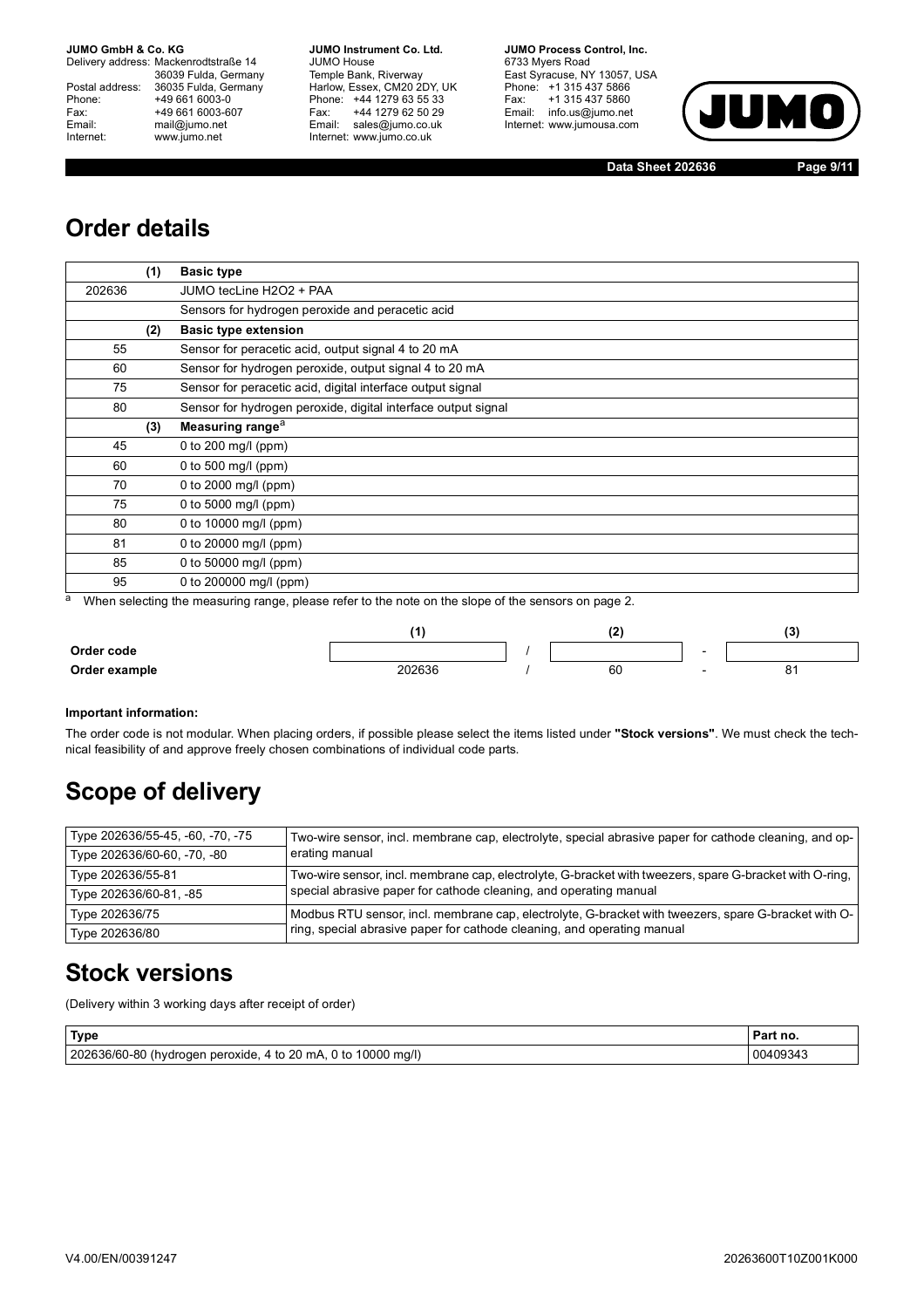Delivery address: Mackenrodtstraße 14 36039 Fulda, Germany<br>Postal address: 36035 Fulda, Germany Phone: +49 661 6003-0<br>
Fax: +49 661 6003-6<br>
Email: mail@jumo.net +49 661 6003-607 Email: mail@jumo.net<br>Internet: www.iumo.net www.jumo.net

**JUMO Instrument Co. Ltd.** JUMO House Temple Bank, Riverway<br>Harlow, Essex, CM20 2DY, UK Phone: +44 1279 63 55 33<br>Fax: +44 1279 62 50 29 +44 1279 62 50 29 Email: sales@jumo.co.uk Internet: www.jumo.co.uk

**JUMO Process Control, Inc.** 6733 Myers Road East Syracuse, NY 13057, USA Phone: +1 315 437 5866<br>Fax: +1 315 437 5860 rax. Tribitary 5000 Internet: www.jumousa.com



**Data Sheet 202636 Page 10/11**

## **Accessories**

Fittings

| <b>Designation</b>                                                            | Part no. |  |
|-------------------------------------------------------------------------------|----------|--|
| Combination fitting for mounting several electrochemical sensors <sup>a</sup> | 00607325 |  |
| Individual fitting for mounting a membrane-covered sensor<br>00392611         |          |  |
| Mounting bracket for individual fitting<br>00455706                           |          |  |
| Flow monitor for monitoring the minimum inflow <sup>b</sup>                   |          |  |

a With integrated flow monitor, mini ball valve included.

b For flow monitoring in connection with the individual fitting.

Connecting cables for sensors with a digital interface

| Designation                                                          | Part no. |
|----------------------------------------------------------------------|----------|
| 1.5 m connecting cable, 5-pin M12 connector, A-coded on the ferrules | 00638333 |
| 5 m connecting cable, 5-pin M12 connector, A-coded on the ferrules   |          |
| 10 m connecting cable, 5-pin M12 connector, A-coded on the ferrules  |          |

#### Suitable transmitters/controllers

| Designation                                                                                                                             |                            | Part no.                         |
|-----------------------------------------------------------------------------------------------------------------------------------------|----------------------------|----------------------------------|
| JUMO AQUIS 500 AS <sup>a</sup> , type 202568/20-888-888-888-310-310-23/000<br>(for further versions, please refer to data sheet 202568) | $-41$<br>$\Omega$ $\Omega$ | 00528718                         |
| JUMO AQUIS 500 RS <sup>b</sup> , type 202569/20-654-888-888-310-310-23/000<br>(for further versions, please refer to data sheet 202569) | $-405$<br>$\Omega$         | 00602275                         |
| JUMO dTRANS AS 02 <sup>a</sup> , type: 202553/01-8-01-4-0-00-23/000<br>(fur further versions, please refer to data sheet 202553)        |                            | 00550842                         |
| JUMO AQUIS touch S/P <sup>c</sup>                                                                                                       | <b>COLLOUS touch:</b>      | Refer to data<br>sheet 202580/81 |

<sup>a</sup> For types 202636/55 and /60.

 $b$  For types 202636/75 and /80.

<sup>c</sup> For all types 202636.